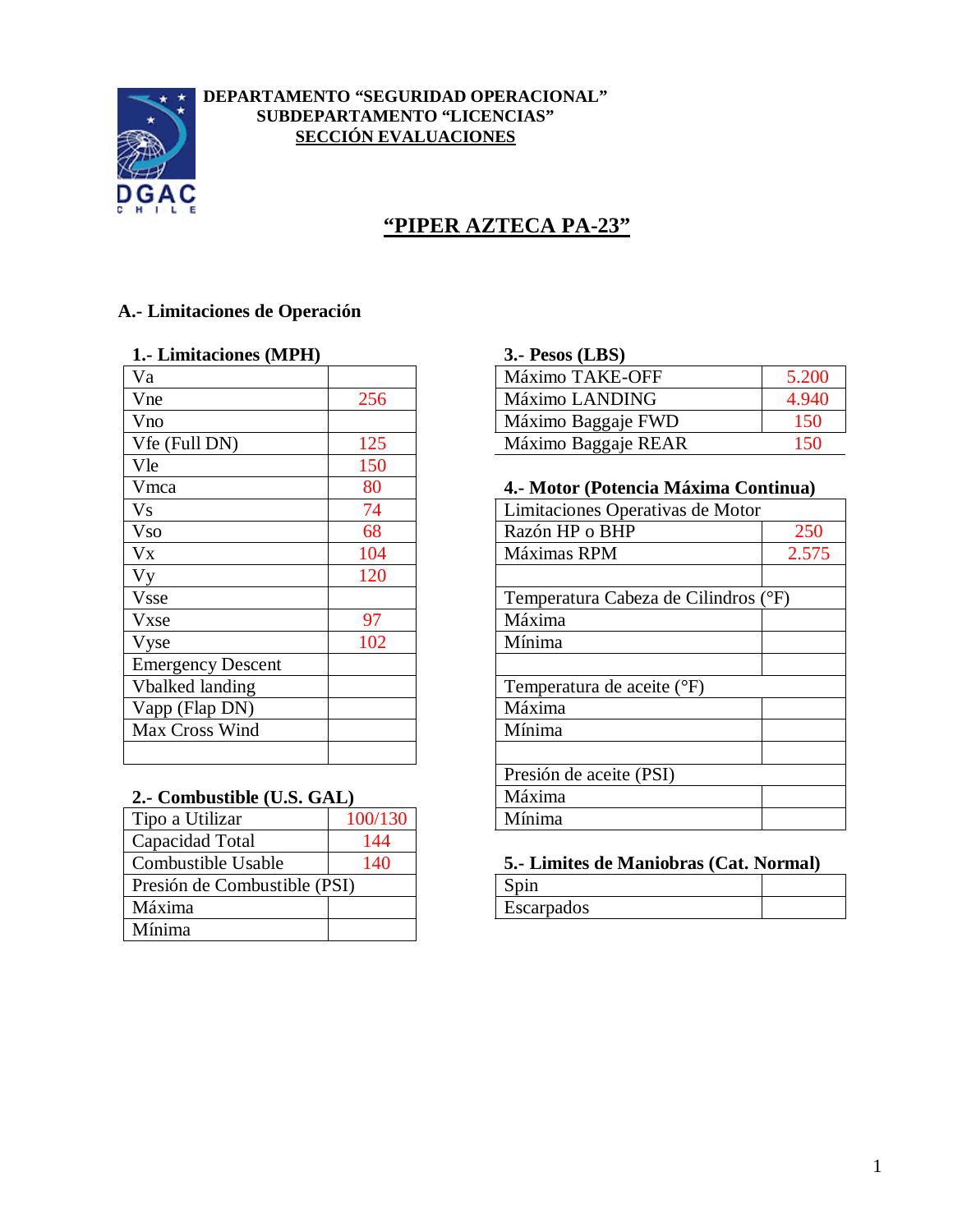### **B.- Emergencies Procedures**

## **1. ENGINE FAILURE DURING TAKEOFF**

| Throttle | <b>CLOSED</b>  |
|----------|----------------|
| Braking  | <b>MAXIMUM</b> |

If insufficient runway remains for stopping:

| <b>Fuel Selector Valves</b> | <b>OFF</b> |
|-----------------------------|------------|
| <b>Battery</b>              | <b>OFF</b> |
| Generator / Alternator      | <b>OFF</b> |
| Magneto / Start Switches    | <b>OFF</b> |

## **2. ENGINE FAILURE AFTER LIFT-OFF AND IN FLIGHT**

| Landing Gear and Flaps   | $_{\rm UP}$                          |
|--------------------------|--------------------------------------|
| Throttle (Inop. Engine)  | <b>CLOSED</b>                        |
| Propeller (Inop. Engine) | <b>FEATHER</b>                       |
| Power (Oper. Engine)     | <b>AS REQUIRED</b>                   |
| Airspeed                 | <b>MAINTAIN SPEED AT ENGINE</b>      |
|                          | <b>FAILURE (100 KIAS MAX.) UNTIL</b> |

OBSTACLES ARE CLEARED

After positive control of the airplane is established:

Secure Inoperative Engine:

| <b>Mixture Control</b>      | <b>IDLE CUT-OFF</b> |
|-----------------------------|---------------------|
| <b>Fuel Selector</b>        | <b>OFF</b>          |
| <b>Fuel Boost Pump</b>      | <b>OFF</b>          |
| <b>Magneto/Start Switch</b> | <b>OFF</b>          |
| <b>Generator Switch</b>     | <b>OFF</b>          |
| Cowl Flap                   | <b>CLOSED</b>       |